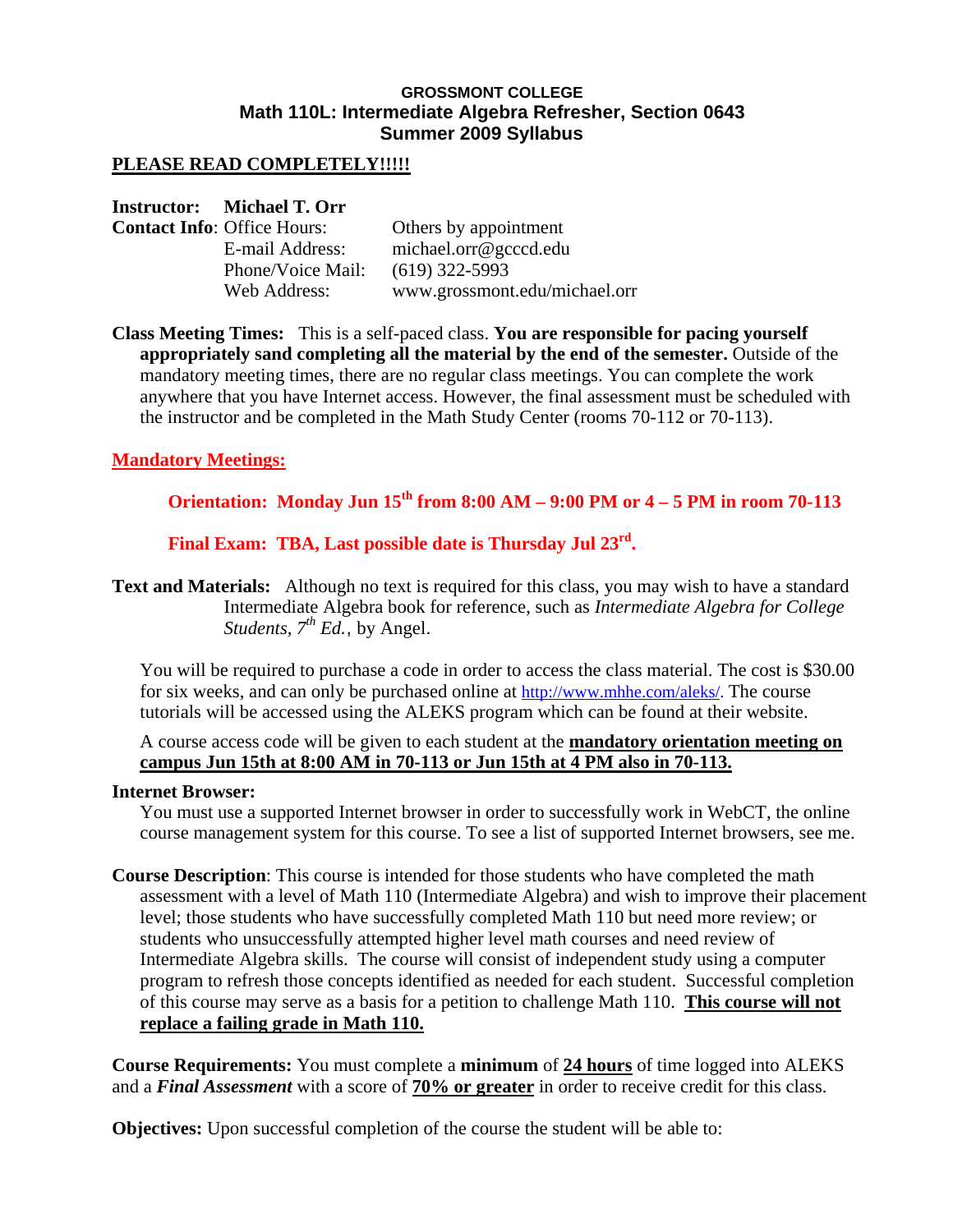- 1. demonstrate understanding of the mathematical concepts required for the intermediate algebra level as defined in the district course outline;
- 2. perform the basic arithmetic operations required for the intermediate algebra level as defined in the district course outline;
- 3. translate verbal expressions into algebraic expressions and simplify them as needed for the intermediate algebra level as defined in the district course outline;
- 4. apply mathematical properties required for the intermediate algebra level as defined in the district course outline;
- 5. apply the appropriate skills in application problems required for the intermediate algebra level as defined in the district course outline.

# **Outline of topics to be mastered by each student:**

- 1. Mathematical Concepts involving rational exponents, polynomial and rational equations, exponential and logarithmic equations, matrices, sequences and series, three dimensional geometry and graphs of nonlinear equations.
- 2. Arithmetic Operations using rational exponents, polynomial, rational, exponential and logarithmic expressions and complex numbers.
- 3. Algebraic Expressions generated by translating verbal phrases into polynomial, rational, exponential and logarithmic equations and inequalities
- 4. Mathematical Properties involving rational exponents, polynomial and rational equations, exponential and logarithmic equations, matrices, sequences and series, three dimensional geometry, right triangle trigonometry, graphs of nonlinear equations.
- 5. Application Problems to include but not limited to: work, variation, growth and decay
- **Homework:** Each student will work on those problems that are determined as necessary for mastery of the necessary review topics. These are graded by the program and your success is recorded. Each student will only be required to do as many problems as necessary to show mastery. Homework is not included in the class grade. However mastery of each topic is required to receive credit for the course.
- **Examinations**: You will be assessed at regular intervals as you work through the review material. There will be sample finals available in the assessment folder. There is a proctored final exam which must be scheduled by July  $23<sup>rd</sup>$  at the latest. You may arrange to take the final anytime after you have demonstrated mastery of the material on the ALEKS program.
- **Cheating**: Students are encouraged to seek help from all possible sources. If you are not doing your own work, you will not be able to pass the proctored final exam. Hence limit the amount of help you receive. Be sure you can work the problems without a tutor or referring to a textbook or notes.
- **Behavior:** Students are expected to respect and obey standards of student conduct while online. The Student Code of Conduct, disciplinary procedure, and student process can be found in the Grossmont College catalog, and at the office of the Dean of Student Affairs. Charges of misconduct and disciplinary sanctions may be imposed upon students who violate these standards of conduct or provisions of college regulations.
- **Attendance:** It is the student's responsibility to add, withdraw from, or drop this course **before the deadlines stated in the class schedule.** Petitions to add, drop, or withdraw after the deadline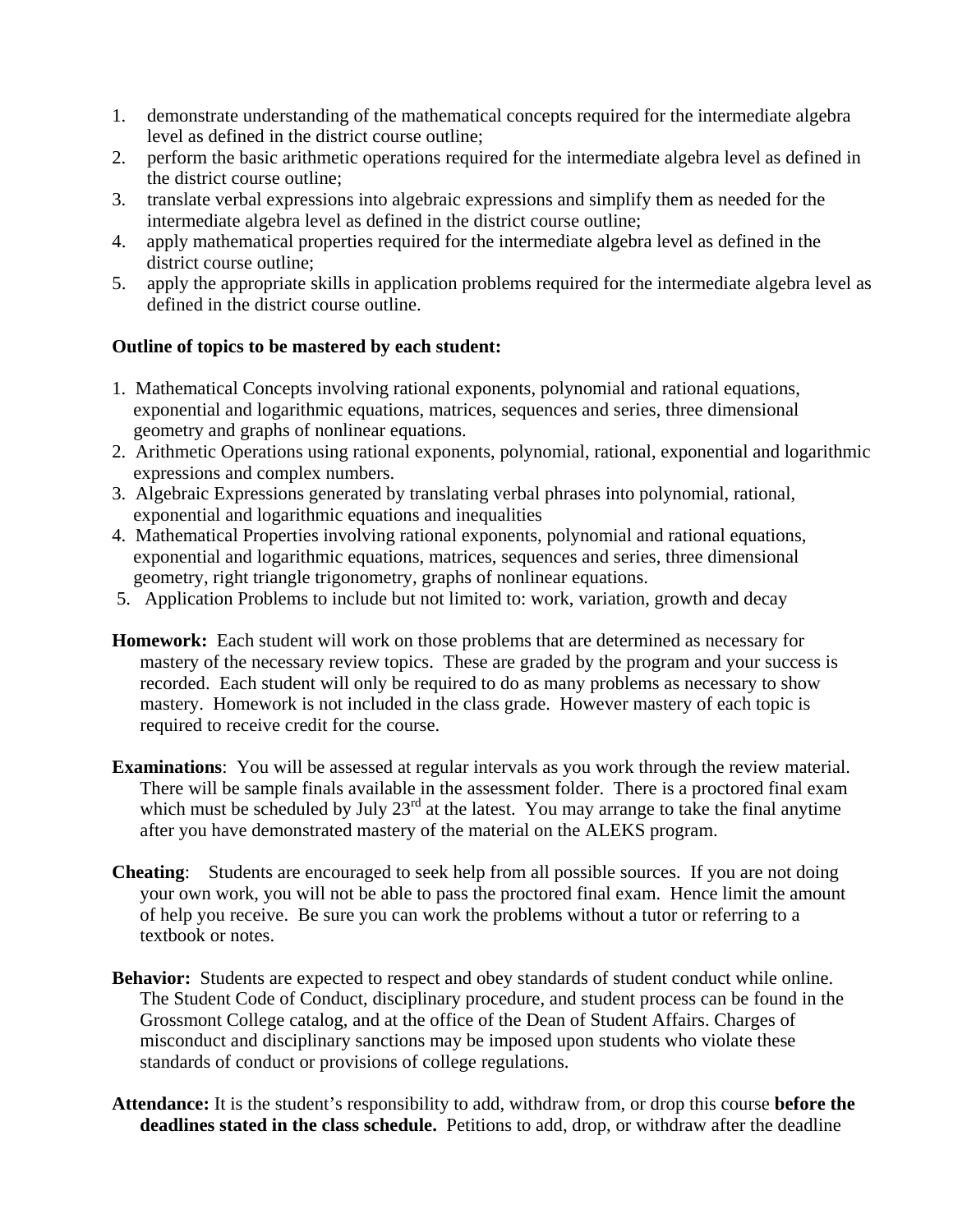will not be approved without proof of circumstances beyond the student's control that made him/her unable to meet the deadline. Lack of money to pay fees is not considered an extenuating circumstance. Students anticipating difficulty in paying fees before the add deadline should check with the Financial Aid Office about sources of funds or other alternatives for which they may be eligible. Students are required to attend an on campus orientation and take a proctored final exam. The ALEKS program will monitor your time online and you are expected to spend a minimum of 16 hours using the ALEKS program.

**Supervised Tutoring**: Students requiring additional help or resources to achieve the stated learning objectives of the courses taken in a Mathematics course are referred to enroll in Math 198, Section #0668, Supervised Tutoring.

Students are referred to enroll in the following supervised tutoring courses if the service indicated will assist them in achieving or reinforcing the learning objectives of this course:

- IDS 198, Supervised Tutoring to receive tutoring in general computer applications in the Tech Mall;
- English 198W, Supervised Tutoring for assistance in the English Writing Center (70-119); and/or
- IDS 198T, Supervised Tutoring to receive one-on-one tutoring in academic subjects in the Tutoring Center (70-229).

To add any of these courses, students may obtain Add Codes at the Information/Registration Desk in the Tech Mall.

All Supervised Tutoring courses are non-credit/non-fee. However, when a student registers for a supervised tutoring course, and has no other classes, the student will be charged the usual health fee.

- **Academic Accommodation**: Any student who may need an academic accommodation should discuss the situation with me during the first two weeks.
- **Grading:** This course is offered CREDIT/NO CREDIT only. Credit is given for a passing grade on the proctored final exam.

**Incompletes**: There are no incompletes for this course.

## **Registering for the first time**:

- 1. Click on the *Internet Explorer* icon on the computer.
- 2. Type in the address window: http://www.mhhe.com/aleks/.
- 3. Under "ALEKS FOR Science, Engineering, & Math" click on *Click here to purchase access*.
- 4. Under "**Mathematics**", click on *ALEKS Math (6 weeks) \$30*. Then click on the *Continue* button.
- 5. Choose *California* & *Grossmont College*. Then click on the *Continue* button.
- 6. Fill in the required payment information. Provide a valid e-mail address to which your access code will be sent. Once you have your access code, *write it down* and then you may continue with Step #7.
- 7. Click on the "*REGISTER*".
- 8. Accept the License Agreement.